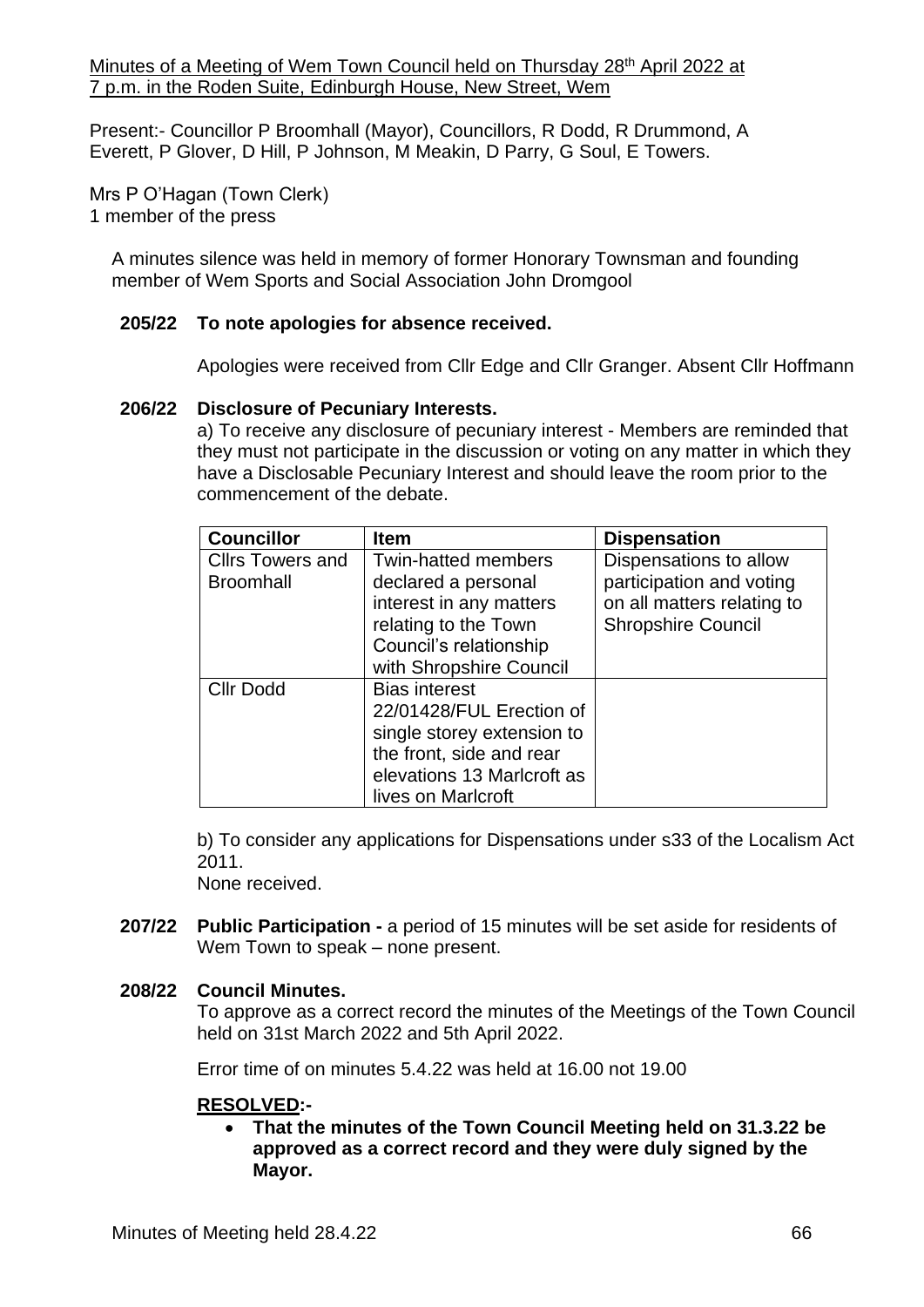#### • **Following an alteration of the start time to 16.00 the minutes of Town Council meeting held on 5.4.22 be approved as a correct record and they were duly signed by the Mayor.**

**209/22 Progress report** - To consider the Clerks progress report on decisions made at previous meetings.

The Clerk was asked to issue a press release concerning the upcoming work to reopen the disabled toilet on Wem Recreation Ground.

## **RESOLVED:- to note the report.**

#### **210/22 Planning Applications**

a) To note the recent planning decisions.

#### **RESOLVED:- to note the report.**

b) To consider the following planning applications

i) **22/01478/FUL** Red House, Fir Tree Lane, Wem, Shropshire, SY4 5EU Proposal: Erection of extensions to existing dwelling.

#### **RESOLVED:- to object to the application for the following reasons:**

- **The lay out and density of the proposed extensions are inappropriate for the size of the site.**
- **In addition to this the Council considers that the proposals will have a negative impact on neighbouring properties through a loss of privacy, a loss of light and overshadowing of properties.**

ii) **22/01625/FUL** Addition of rear dormer, internal and external alterations 8 Bowens Field Wem SY4 5AP

#### **RESOLVED:- to support as it is in keeping with other previously extended properties in the area.**

iii) **22/01428/FUL** Erection of single storey extension to the front, side and rear elevations 13 Marlcroft Wem SY4 5AN Cllr Dodd left the room and took no part in discussions. Concern was expressed that the work had already started on this extension.

#### **RESOLVED:- to comment that the Town Council is concerned that as building work has already started the applicant should not carry out any further work until the application has been determined.**

Cllr Dodd returned to the room

iv) **22/01499/FUL** Erection of single storey rear extension 17 Windmill Meadow Wem SY4 5YH

#### **RESOLVED:- to support the application as it is in keeping with other previously extended properties in the local area.**

v) **22/01500/AGR** Proposed building for the storage of agricultural machinery Land Adj Unit 2 The Old Creamery Aston Road Wem SY4 5BA – this application does not require planning consent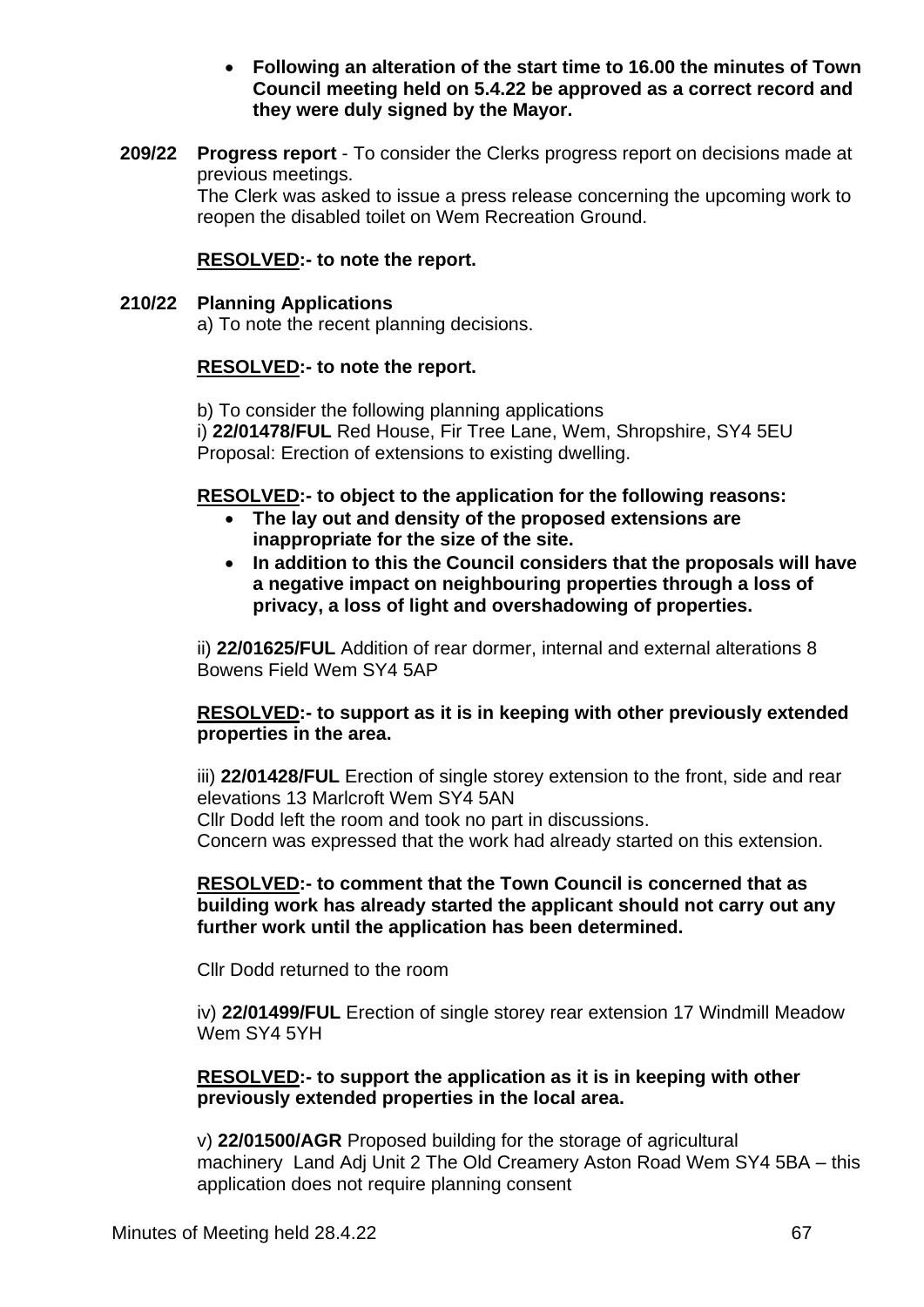A discussion took place on this item and concern was raised about the public right of way close to the proposed location.

c) Examination of Local Plan Information – to consider

#### **RESOLVED:- to note the correspondence and agree not to request an opportunity for a representative of the Town Council to speak at the stage 1 examination of the local plan.**

#### **211/22 Finance and Accounts for Payment.**

**a) Internal Controls** – to note that internal checks carried out by The Mayor are up to date.

The Mayor reported that all internal control checks up to 31.3.22 had been completed.

#### **RESOLVED:- to note the report.**

**b) Accounts for payment** - to approve accounts for payment.

| $\frac{1}{2}$ . The state of the state $\frac{1}{2}$ is the state of the state of the state of the state of the state of the state of the state of the state of the state of the state of the state of the state of the state of the |  |
|--------------------------------------------------------------------------------------------------------------------------------------------------------------------------------------------------------------------------------------|--|
|                                                                                                                                                                                                                                      |  |
|                                                                                                                                                                                                                                      |  |

**RESOLVED:- to approve the following for payment**

| <b>Supplier</b>        | <b>Service</b>                   | <b>Net</b> | Vat    | <b>Gross</b> | Chq /<br><b>BACS</b> |
|------------------------|----------------------------------|------------|--------|--------------|----------------------|
|                        |                                  |            |        |              | <b>No</b>            |
| <b>ICCM</b>            | Membership                       | 95.00      | 0.00   | 95.00        | 1.22                 |
| Ash Road               | Wem Rec Cycle                    | 1134.00    | 226.80 | 1360.80      | 2.22                 |
| Markings               | Markings                         |            |        |              |                      |
| Shropshire             | <b>Actuarial Valuation</b>       | 200.00     | 0.00   | 200.00       | 3.22                 |
| <b>Council Pension</b> |                                  |            |        |              |                      |
| Fund                   |                                  |            |        |              |                      |
| Shropshire             | Cemetery Non-                    | 97.31      | 0.00   | 97.31        | 4.22                 |
| Council                | <b>Domestic Rates</b>            |            |        |              |                      |
| Shropshire             | <b>Office Rent &amp; Service</b> | 1525.00    | 0.00   | 1525.00      | 5.22                 |
| Council                | Charge                           |            |        |              |                      |
| <b>ISM IT Ltd</b>      | <b>Computer Contract</b>         | 86.97      | 17.40  | 104.37       | 6.22                 |
| Healthmatic            | <b>April Cleaning Toilets</b>    | 829.17     | 165.83 | 995.00       | 7.22                 |
| <b>DW Evans</b>        | <b>Grave Digging</b>             | 625.00     | 0.00   | 625.00       | 8.22                 |
| <b>Arrow County</b>    | <b>Bin Bags</b>                  | 135.33     | 27.07  | 162.40       | 9.22                 |
| <b>Supplies</b>        |                                  |            |        |              |                      |
| <b>Mark Fitton</b>     | Cleaning                         | 70.00      |        | 70.00        | 10.22                |
| <b>SALC</b>            | <b>Affiliation fees</b>          | 1859.18    |        | 1859.18      | 11.22                |
| P O'Hagan              | Flags                            | 349.83     | 69.97  | 419.80       | 12.22                |
| expenses               | Telephone                        | 21.87      |        | 21.87        |                      |
|                        | Total                            |            |        | 441.67       |                      |
| PG Skips               | Bin emptying rec and             | 115.30     | 23.05  | 138.35       | 13.22                |
|                        | cemetery March                   |            |        |              |                      |
| <b>WSSA</b>            | Contribution                     | 19500      | 2600   | 22100        | 14.22                |
| Wem Town Hall          | Yr1 SLA                          | 20000.00   |        | 20000.00     | 15.22                |
| P O'Hagan              | <b>HSE Poster</b>                | 17.00      | 3.40   | 20.40        | 16.22                |
|                        | (Reimbursement)                  |            |        |              |                      |
| <b>West Mercia</b>     | <b>Electricity Supply</b>        | 103.07     | 5.15   | 108.22       | 17.22                |
| Energy                 |                                  |            |        |              |                      |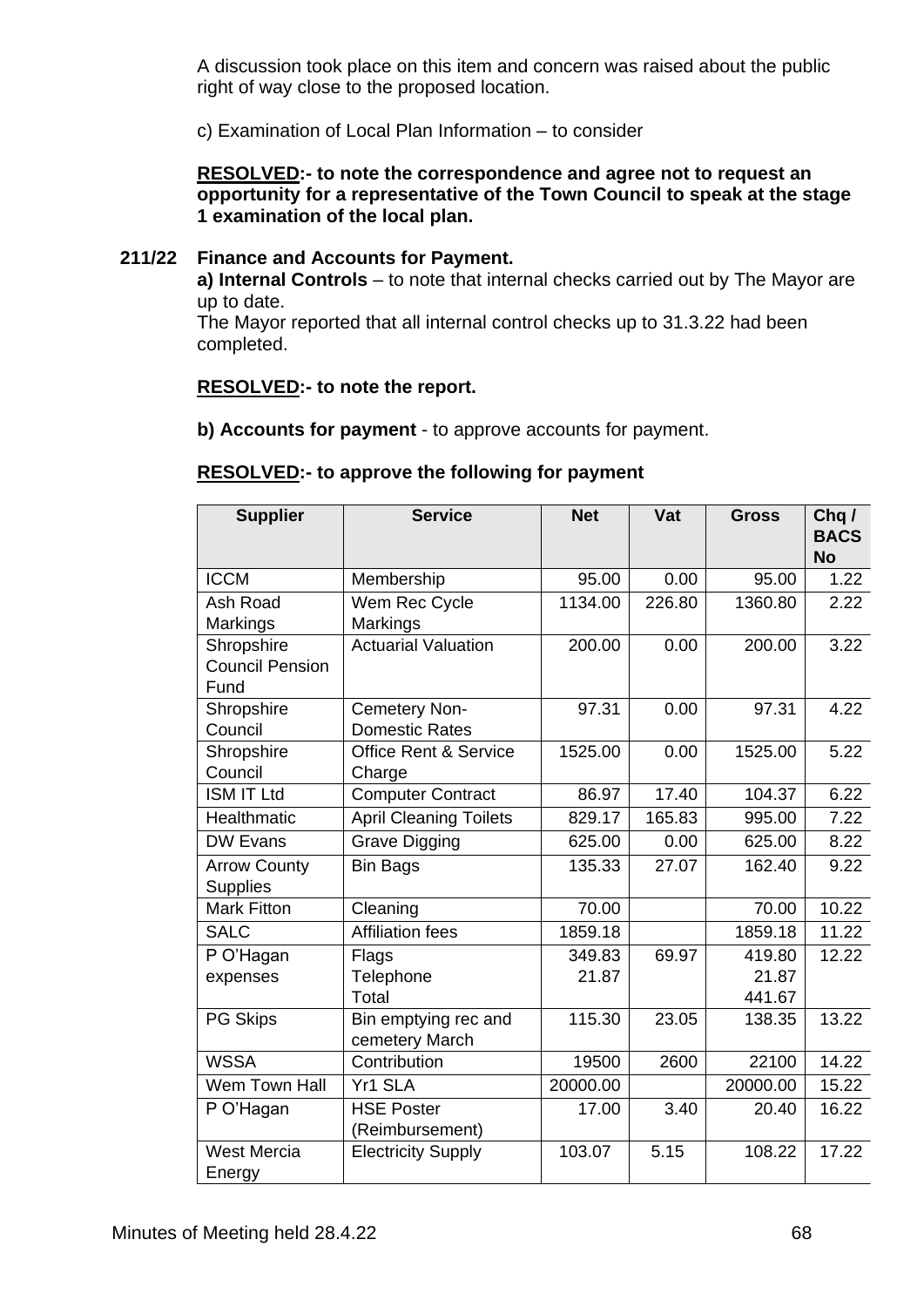| <b>Flying Colours</b> | <b>Bunting</b>         | 696.65  | 139.33 | 835.98  | 17a.2 |
|-----------------------|------------------------|---------|--------|---------|-------|
| Flagmakers            |                        |         |        |         |       |
| Shropshire            | <b>Salaries April</b>  | 9465.43 |        | 9465.43 | DD    |
| Council               |                        |         |        |         |       |
| <b>Business to</b>    | <b>Broadband March</b> | 37.48   | 7.50   | 44.98   | DD    |
| <b>Business</b>       |                        |         |        |         |       |
| Onecom                | _andline               | 34.82   | 6.96   | 41.78   | DD    |

#### **Grant / Contributions**

|                                   | <b>Amount Awarded</b> | <b>BACS No.</b> |
|-----------------------------------|-----------------------|-----------------|
| Army Cadet Force League           | £200                  | 18.22           |
| <b>Baptist Church</b>             | £300                  | 19.22           |
| <b>Wem Cricket Club</b>           | £500                  | 20.22           |
| Wem Jubilee Band                  | £500                  | 21.22           |
| NS Wheelers Community Bus Project | £500                  | 22.22           |
| <b>Vehicles of Interest</b>       | £500                  | 23.22           |
| Wem Bowling Club                  | £500                  | 24.22           |
| Wem Guiding                       | £500                  | 25.22           |
| Wem Christmas Lights              | £3000                 | 26.22           |
| Millennium Green                  | £1700                 | 27.22           |
| <b>Whitchurch Road Cemetery</b>   | £2000                 | 28.22           |
| Youth Club                        | £2000                 | 29.22           |

**c) Town Council Insurance** – to review and consider premium for 2022-23 **2021-22.**

The Clerk explained the quote was the third year of a three year agreement that the Council had committed to with Zurich insurance. The increase in premium was predominantly due to the cost of insuring the Jubilee event on Wem Recreation Ground and that this was currently being queried. The Clerk was also asked to seek clarification on the cover levels for civic regalia along with the libel and slander element of the insurance.

#### **RESOLVED:- to defer a decision on this until the May meeting to allow the clerk to query the matters raised with the insurer.**

**212/22 Platinum Jubilee Celebration Steering Group meeting 26.4.22** – a) to receive a verbal report on meeting held 26.4.22 and consider recommendations from this meeting. A written report of the notes was circulated prior to the meeting and it was

#### **RESOLVED:- to receive the notes.**

**213/22 Barber Trust –** to consider request to renominate Cllr Granger, Cllr Meakin and J Murray as trustees for the next 3 years.

> **RESOLVED:- to appoint Cllr Granger, Cllr Meakin and J Murray as trustees of the Barber Trust for the next 3 years.**

**214/22 Policing Charter and Priorities for town –** to review.

**RESOLVED:- that the Policing priorities for Wem town over the next year should be** 

**1. Speeding**

Minutes of Meeting held 28.4.22 69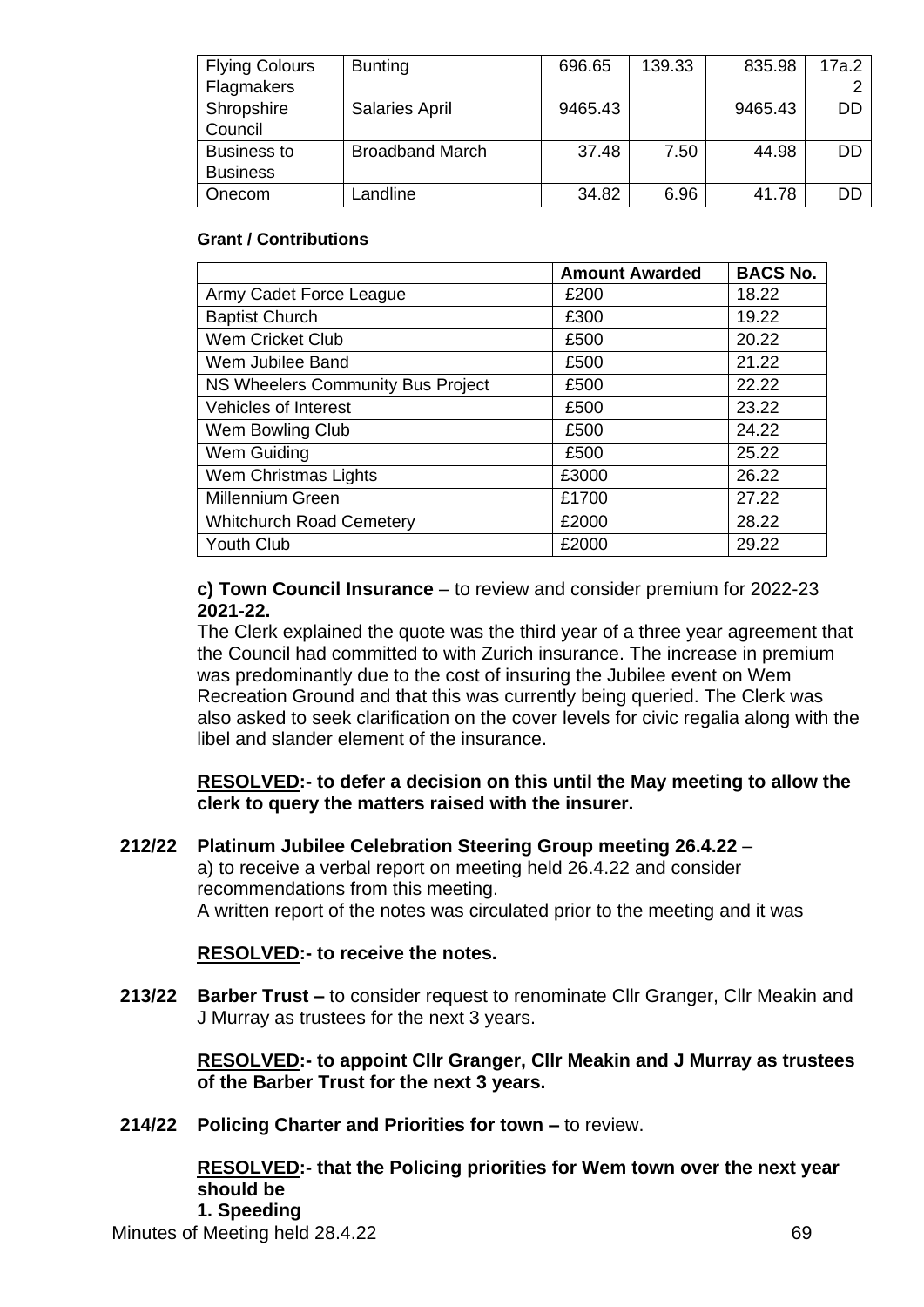# **2. Anti social behaviour**

**3. Burglary**

#### **215/22 Wet pour repair quotes –** for consideration. The Clerk explained that 3 companies were approached but that only 1 quote had been received

**RESOLVED:- to award the contract for the repair of the wet pour under the large swing unit and adjacent to the small multiplay unit on Wem Recreation Ground to Ray Parry Playgrounds.**

#### **216/22 Correspondence - to discuss the following items**  a) Shropshire Council Joint Energy Agreement 2022.

#### **RESOLVED:- to continue with the Joint Energy Agreement with Shropshire Council**

b) Closure of Blossoming Wem Project. Councillors expressed their disappointment that the project had failed.

## **RESOLVED:- to request that the grant funding is returned to the Town Council and earmarked for future floral projects in the town.**

c) Heads-up Project monitoring report.

#### **RESOLVED:- to note report.**

**217/22 Annual Town Meeting –** to consider matters raised for attention of the Town Council at the Annual Town Meeting held 21.4.22. It was reported that no matters were raised.

#### **RESOLVED:- to se**t **up a working party in early 2023 discuss a new format for the Annual Town Meeting in 2023.**

#### **218/22 Reports**

a) To receive written reports from the Council's representatives to other bodies. A written report received from Cllr Drummond from the Millennium Green Committee was considered and noted.

b) To receive a written report from Shropshire Councillors Broomhall and Towers.

# **RESOLVED:- to note the reports received.**

**219/22 Future agenda items** – for consideration Councillor's opportunity to raise items for inclusion on the next agenda – *Councillors are respectfully reminded that this is not an opportunity for debate or decision making.* Ambulance response June

# **220/22 Dates of future meetings** – a) To note the date and time of May meeting.

# **RESOLVED:- to note that the May meeting will be held on 26.5.22.**